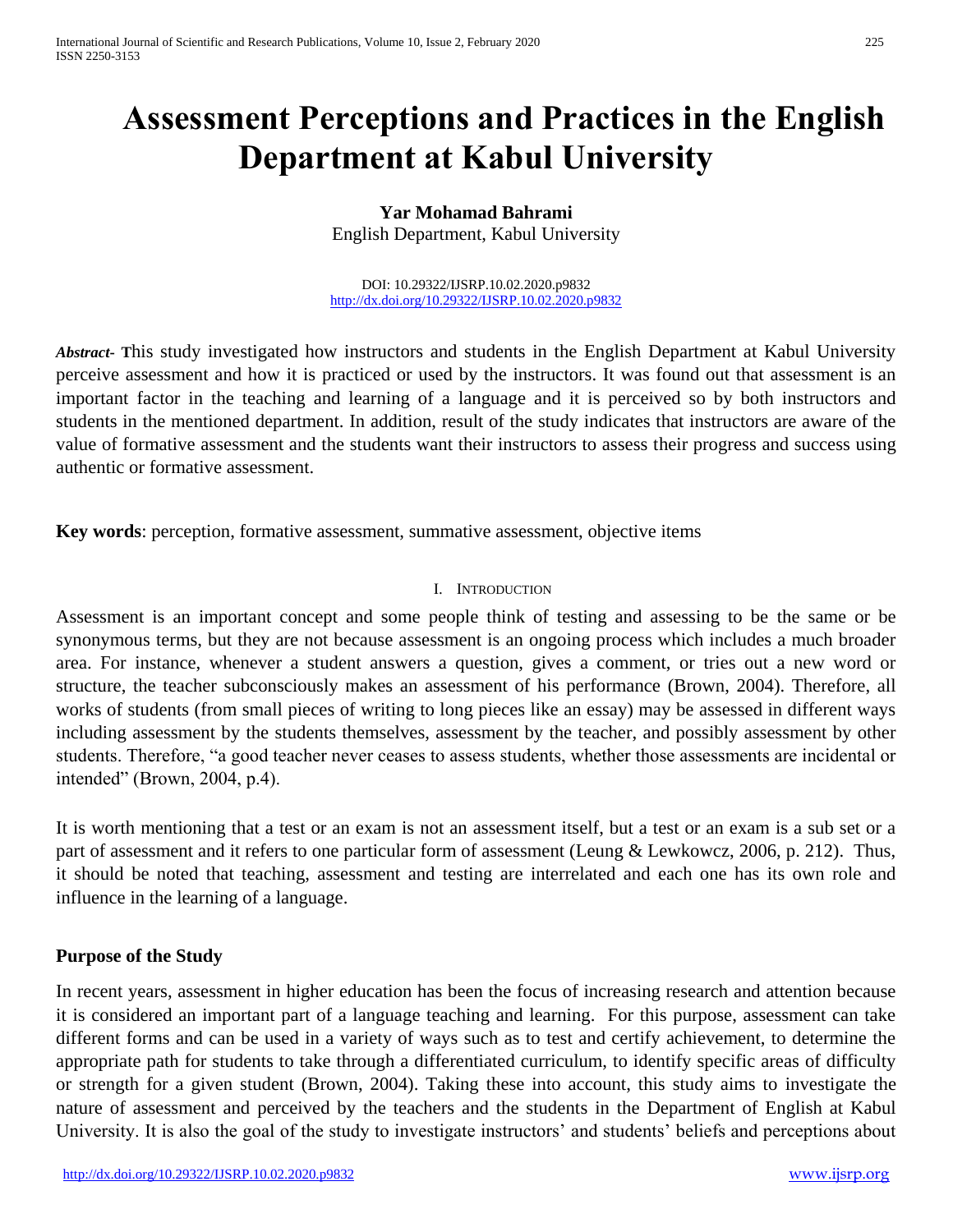effective assessment through achieving the following objective: to examine teachers' and students' perception and awareness of assessment.

To accomplish the goal of the study, the following research questions are posed:

- 1. What is an effective assessment?
- 2. How do teachers perceive assessment?
- 3. How do students perceive assessment?
- 4. What role (s) does assessment have in language learning?

# 2. LITERATURE REVIEW

#### **Assessment**

Language assessment has become a theme which is paid considerable attention and is given a high priority by educators and researchers because it is regarded as an important activity during the teaching and learning processes. According to Wach (2012), assessment includes any process that appraises an individual's knowledge, understanding, abilities or skills and it has a number functions in the process of teaching such as the selection of teaching approaches, evaluation of learners' progress, achievements, strengths and weaknesses. Similarly, Piegzik (2005) (as cited in Wach, 2012) utters, "Assessment is equally important to the teacher and the learner as it contributes to the efficiency of teaching and learning" (p.82). Assessment is, therefore, considered as the most central issue in the contemporary language education.

Furthermore, O'Connell (2010) asserts that assessment is a systematic process of collecting information about 1) what a student knows, 2) what is he able to do, and what is he learning to do? The author adds that assessment information; therefore, provides foundation for decision-making and planning for instruction and learning.

# **Assessment Practices and Perceptions**

Belief is referred to as individual personal knowledge including experience acquired through cultural transmission and serves as implicit theories to guide thoughts and actions (Hamzah & Wah's, 2014). They add that in a more specific view the teacher's belief was defined by Kagan (1992), Farrell and Tan (2007) as unconsciously held assumptions about students, classrooms, assessment and the academic material to be taught. On the other hand, the term classroom practice or better known as instructional practice (according to Hamzah & Wah's, 2014) refers to what actually happens in the classrooms.

Hamzah and Wah (2014) write that several studies have strongly suggested that the relationship of the teacher's beliefs and classroom practice go hand-in-hand with equal consistency and teachers' beliefs have been found to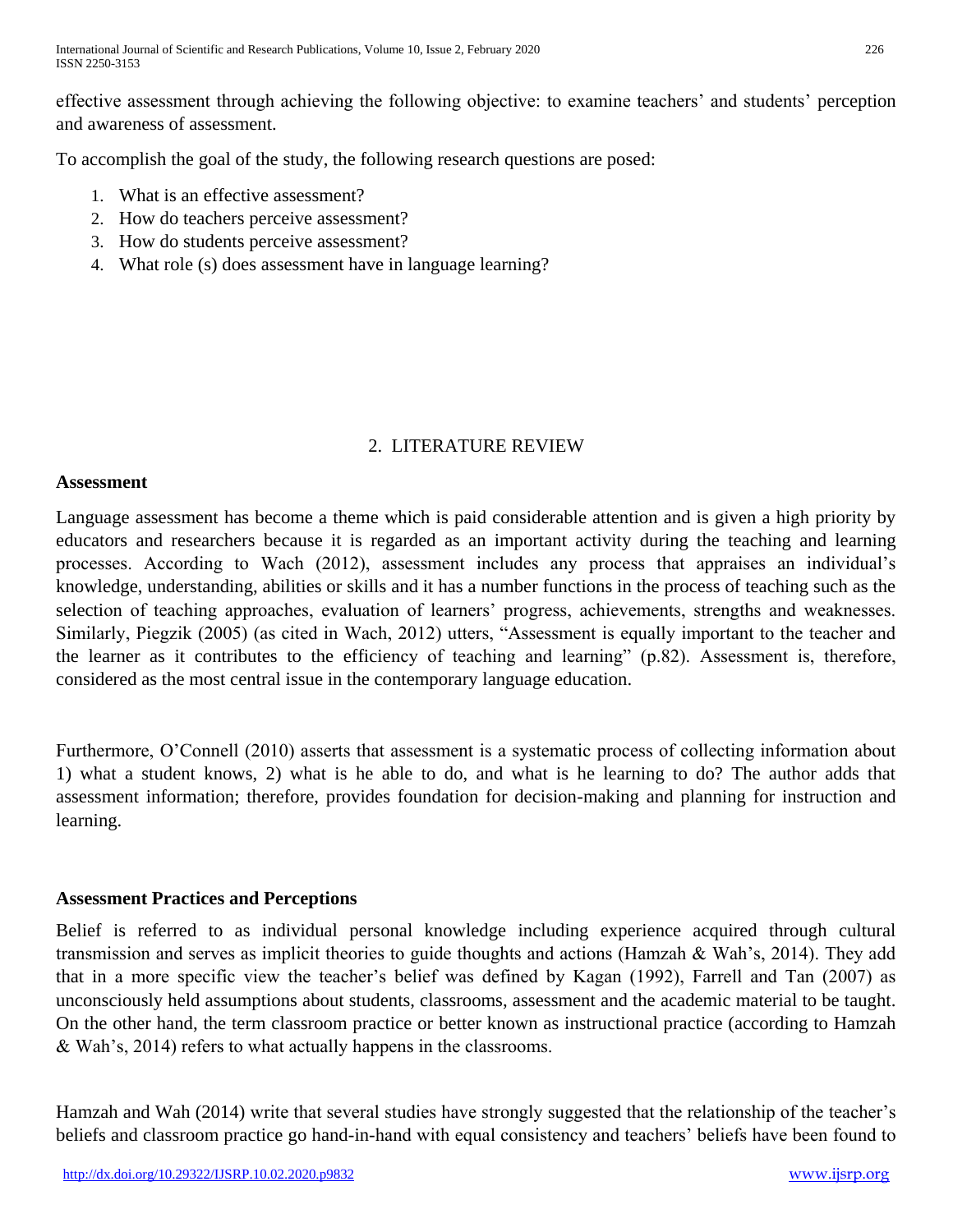influence their intended practices in the classroom. Hamzah and Wah (2014) add that there have been much work done to link teachers' beliefs to their practice, but little is known about how teachers' belief is related to their environment or context. Moreover, the mentioned authors (citing Mansour, 2007) explain that teachers' belief and practice cannot be examined out of context because it is viewed to play an important role in how beliefs are put into practice. The mentioned scholars write that as most studies indicated that educational belief in general and teachers' beliefs in particular are not "context-free", it is very much important to include contextual factors which help in this regard.

Studies in the field of language teaching and learning have established the influence of assessment on the process of a language teaching and learning. As a result of the negative consequences of current testing practices, researchers have restudied the purpose and value of the assessment in the teaching and learning processes. Due to these issues, it is pointed out that the attention should focus on the assessment as an effective tool to promote learning and as an integral part of teaching and learning. With this shift in the priorities and commitment of assessment practice, a distinction was made between summative and formative assessments (Hamzah & Wah, 2014).

Considering context, it can be said that assessment might be perceived differently by students, teachers and even institutions in different contexts. The current classroom assessment practices of teachers in two selected institutions in Iran were investigated in a study and Assessment Reform Group (2003) reports that the way teachers perceive assessment may influence the way they teach and assess their students. A final conclusion that emerges from the findings of this study is that the role of assessor is probably among the most challenging roles the teacher performs in the contemporary foreign language classroom because it needs a considerable level of awareness, organizing skills, expertise so that the teacher can successfully carry out the dual roles of instructor and assessor.

Johnston (2003) has taken another approach and writes that he has not given an exam for more than seven years and instead he did all of his assessment "by alternative methods including portfolios, journals, written assignment and so on"(p.74). According to him, portfolio assessment is one of the best techniques and it is an organized collection of different pieces of work by a student that is presented in lieu of a traditional examination. This is a type of authentic assessment which is considered more effective and useful. In this regard, O'malley and Valdez Pierce (1996) write that this type of authentic assessment is a purposeful collection of work that shows the achievement or growth of a student and teaches students the value of selfassessment, editing and revision (p. 47).

Taking these points into account, I truly believe that portfolio assessment represents a huge improvement over traditional forms of assessment as observed and found out in my research courses in the English Department at Kabul University. That is, I myself use portfolio assessment and I have observed that there is growing evidence that a portfolio constitutes an effective assessment tool and help students in learning and improving.

Furthermore, Xioa and Carless (2013) report findings of a study in which students' perspectives on assessment were reported. The students perceive, "Their [students'] focus is on achieving a satisfactory numerical score so that they may engage in strategic behaviors. For example, the test designers [want to have] students write for communicative purpose, [but] students are mainly interested in aspects of writing that would help them achieve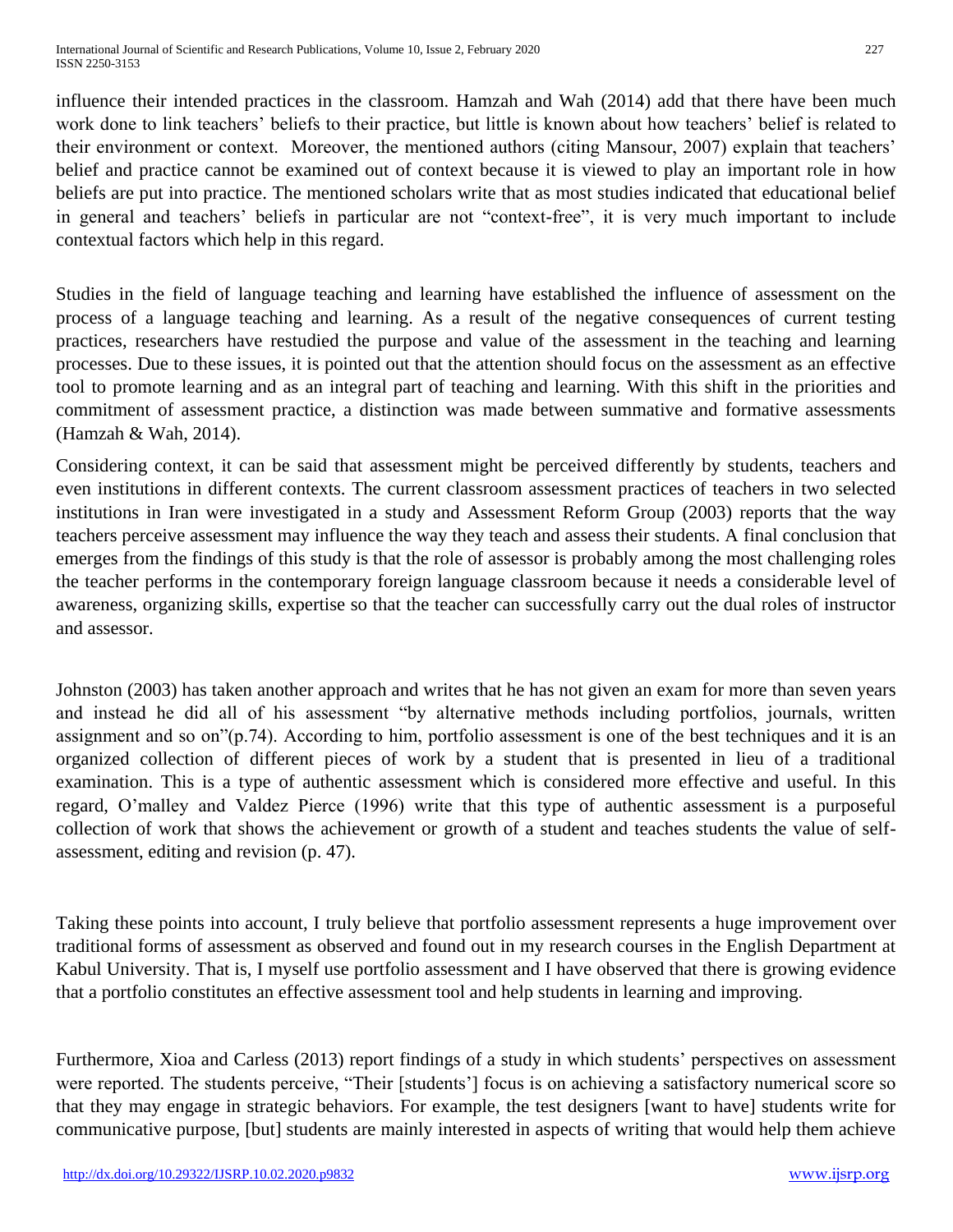a better score and neglect the development of skills to write communicatively" (p.6). Similarly, Cohen (2001) acknowledges that students often perceive the test as a threat to their competence with the fear that they will not do well. In this regard, Cohen reports findings of Sohammy's (1985) survey of EFL teachers and students in Israeli public schools in which misuses of tests were observed or found out. In this regard, Cohen (2001) reports, "Tests were used as punishment because no one did the homework; the tests were the only measure for grading; tests did not reflect what was taught and the tests were returned with lack of corrections and explanations" (p.515).

### 3. METHODOLOGY

# **Subjects**

The following two groups of subjects participated in the study: (1) instructor participants, and (2) student participants.

The instructor participants are seven instructors who teach in the English Language and Literature Department at Kabul University. Three of them are females and four of them are males. Four of them have graduate level (M.A.) qualification and three of them have undergraduate level (B.A.) education. Six of these participants are 25-30 years old and one of them is 42-47 years old. They teach English in the English Department and ESP in sub departments in other faculties or colleges at Kabul University. Their teaching experience in the Department of English varies. One of them has been teaching in this department for more than 15 years; three (3) of them have been teaching here for five years and three (3) of them have been teaching for one year. They teach different levels or classes in this department. That is, some of them teach freshman and sophomore students and some teach junior classes. The courses they teach are linguistics, composition and listening/speaking.

Another group of participants is fifty eight (58) undergraduate students in the English Language and Literature Department at Kabul University. They come from different parts of Afghanistan. Thirty two of them are males and twenty six of them are females and their ages are between 18 and 25 years. They are students in different classes or levels. That is, fifteen of them are fourth year students, eleven of them are third year students, twelve of them are second year students and twenty of them are first year students.

# **Materials**

As the study seeks to explore on assessment practices and perceptions, the following two types of data collection instruments/ questionnaires were used in this study:

**Task 1** (for instructors)-Assessment Practice and Perception

The focus of this task was as to investigate instructors' practices and perceptions about assessment. The task/questionnaire contained 12 different questions on the value and use of assessment and its aim was to find out how and what types of the assessment the instructors use and what they know about the role of assessment.

# **Task 2** (for students) - Assessment Perceptions

This task was *a* more interactive one and was used to measure students' perceptions and opinions about assessment. This tool was also used to investigate learners' preferences with regard to (1) quizzes, (2) midterm and final examinations and (3) the reasons behind their preferences and their association with the learners'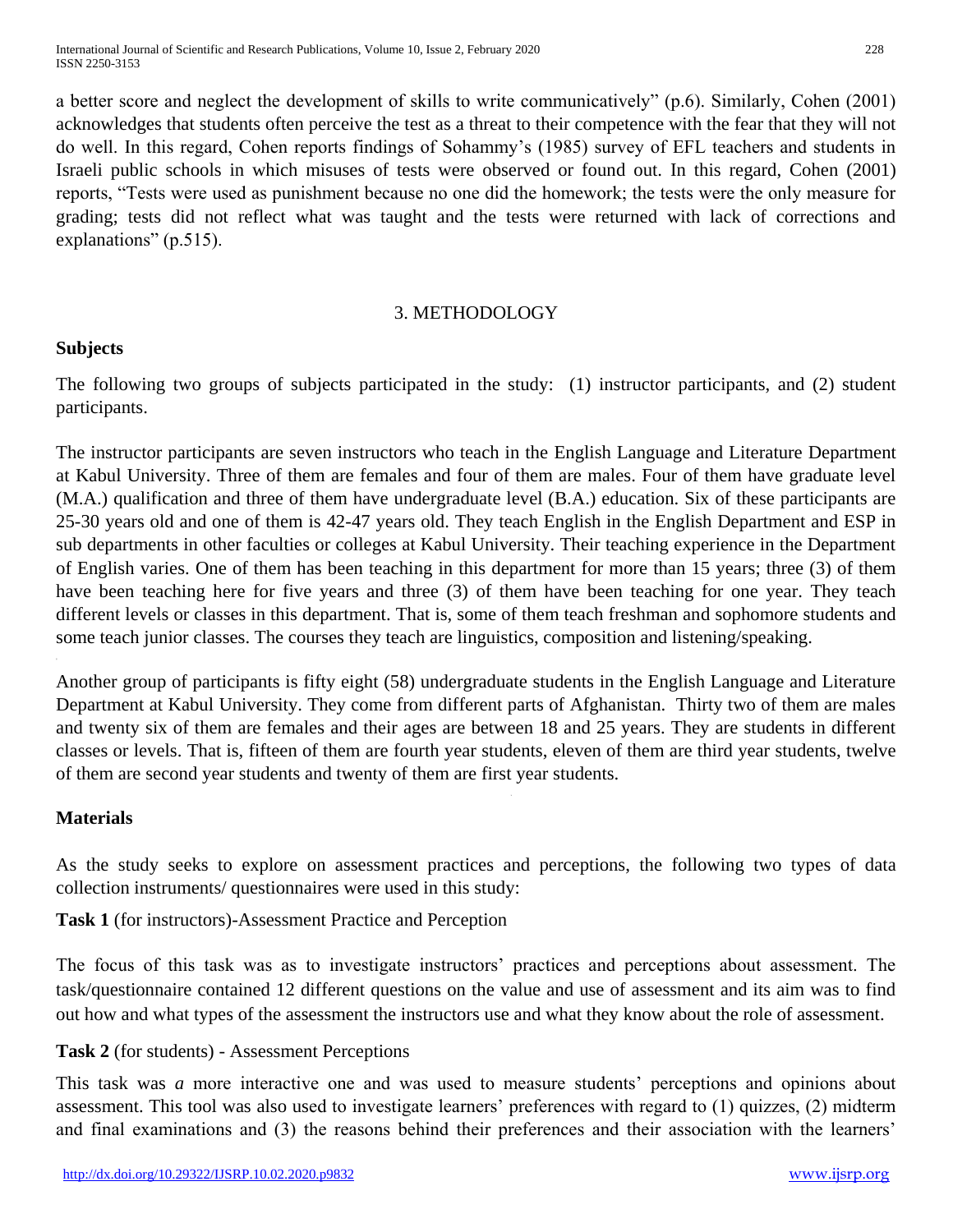learning strategies and the learning materials they studied. This task contained 13 closed-ended or yes/no questions. For each question the participants were expected to choose "*Yes*" or *"No"* based on their perception/belief and taking the effectiveness of that type of assessment into consideration.

#### **Data Collection**

The data were collected when all research protocols for human subjects were followed in the design and application of the study. That is, approval for the study was obtained and consent was obtained from the subjects and they were informed about the goal and general nature of the study as well as its potential. Participation was voluntary and all participants were given the option to withdraw from the study at any time they wanted. The participants were also informed that their information would be kept confidential and would not be disclosed to anyone without their permission and will only be used in this study. The length of time for completing the tasks was not limited.

#### 4. FINDINGS AND DISCUSSION

### **Introduction**

In this study, assessment is used to encompass both test/exam and other assessment approaches, but testing or exam is used to refer to the traditional exams usually given to students as an assessment. The term exam that appears in this paper refers to the traditional pen and paper written exams in the form of midterm and final exams used as the major part of examination history at Kabul University as well as in other settings in Afghanistan. The results are analyzed considering assessment practices and perceptions of instructors and assessment beliefs/perceptions of the students.

#### **Instructors' Perception and Practices**

Instructors' assessment beliefs and practices in this task were determined in accordance with the aim of the task. Result of the study in this regard reveals that the participants know and are aware of the value of different forms of assessment other than just midterm and final exams. Eighty six percent  $(86\%)$  (N=6/7) of the respondents acknowledge that they have made changes in their beliefs and practices of assessment. For example, participant six (6) writes, "I thought assessment is exams, but later I understood that it is not and I now know different types of assessment". As a result of this, the notion that changes in teachers' beliefs precede changes in their assessment practices can be affirmed. It is a very positive point which indicates progress in teacher's awareness of effectiveness of assessment. According to Richards et al. (n.d.), change can refer to many things such as "knowledge, beliefs, attitudes, understanding, self-awareness and teaching practices" (p.1). Therefore, teachers' beliefs or "personal constructs" determine how they approach assessment and can affect the materials, activities and types of assessment the teachers choose for the classroom (Richards et al., n.d.). So, it can be concluded that change in the assessment practices of these instructors is an example of positive change in their beliefs about assessment and its role in language learning.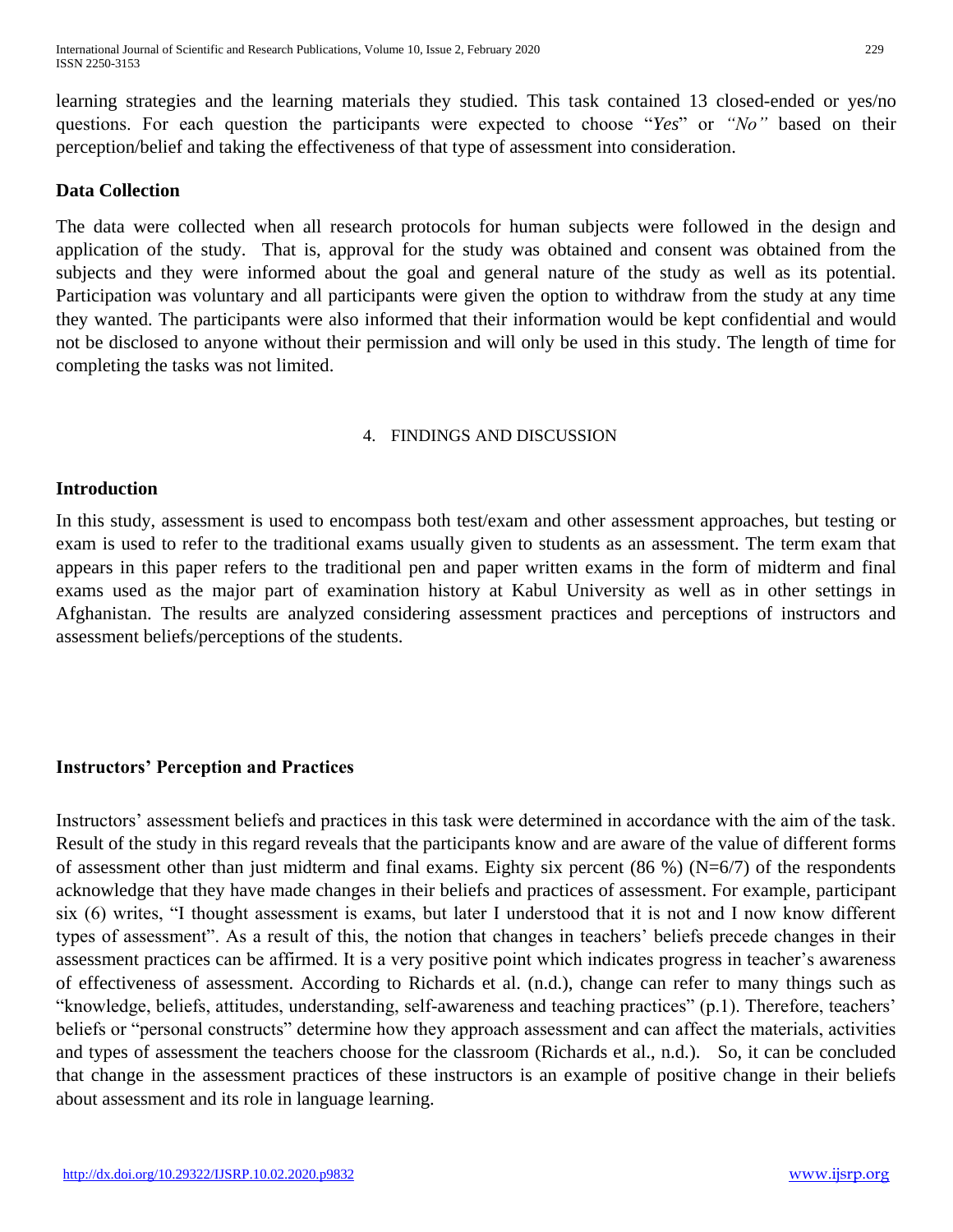In response to question two,  $100\%$  (N=7/7) of the participants agree that assessment does influence the way the students study their lessons and do their assignments. Majority of the student participants also agreed with this point as 91% (N=53/58) of them confirm (shown in table 2) that the classroom assessment encourages them in the way they study and do their assignments. This indicates that the effect of assessment on teachers teaching practices as well as students learning or studying is positive (Adediwura, 2012).

|                | Item/Question                                                                                                                                                | <b>Response</b>                                                        |             |                |             |  |
|----------------|--------------------------------------------------------------------------------------------------------------------------------------------------------------|------------------------------------------------------------------------|-------------|----------------|-------------|--|
|                |                                                                                                                                                              | <b>Yes</b>                                                             |             | <b>No</b>      |             |  |
| <b>No</b>      |                                                                                                                                                              | N                                                                      | %           | N              | %           |  |
| $\mathbf{1}$   | Have you experienced any changes in the way you assess students<br>before now since you have involved in teaching.                                           | 6                                                                      | 86          | $\mathbf{1}$   | 14          |  |
| $\overline{2}$ | Does assessment impact the way the students' study their lessons or<br>do the assignments?                                                                   | $\overline{7}$                                                         | 100         | $\mathbf 0$    | $\mathbf 0$ |  |
| 3              | Do you think students' grades represent what they learned?                                                                                                   | $\overline{2}$                                                         | 29          | 5              | 71          |  |
| 4              | Do you think it is effective if students' assess other students' work?                                                                                       | $\overline{7}$                                                         | 100         | 0              | $\mathbf 0$ |  |
| 5              | Do you think midterm and final exams are the only and effective forms<br>of assessment?                                                                      | $\mathbf 0$                                                            | $\mathbf 0$ | $\overline{7}$ | 100         |  |
| 6              | Do you support this idea that instructors need to have some sort of<br>background about the assessment?                                                      | $\overline{7}$                                                         | 100         | $\mathbf 0$    | 0           |  |
| $\overline{7}$ | Do you think the assessment helps students in learning?                                                                                                      | $\overline{7}$                                                         | 100         | $\mathbf 0$    | $\mathbf 0$ |  |
| 8              | What do you think about alternative assessment forms such as peer<br>assessment, self-assessment, portfolio, and presentation?                               | 7(100%)-all of them are useful<br>and effective                        |             |                |             |  |
| 9              | How do you assess students?                                                                                                                                  | 4(57 %) -alternative<br>assessment<br>3(43%)-exam, quizzes             |             |                |             |  |
| 10             | Do you have any recommendations for other instructors how they<br>should assess their students?                                                              | 7(100%)-the teachers need to<br>use alternative forms of<br>assessment |             |                |             |  |
| 11             | As an instructor, what are some dynamics that you are accountable for,<br>in terms of students' assessment results and affairs related to the<br>university? | 7(100%)-accountable,<br>supportive, approachable                       |             |                |             |  |
| 12             | What is your opinion if students are informed what they will be<br>assessed on?                                                                              | 6(86%)-it is a good idea.<br>1(14%) -it is not needed.                 |             |                |             |  |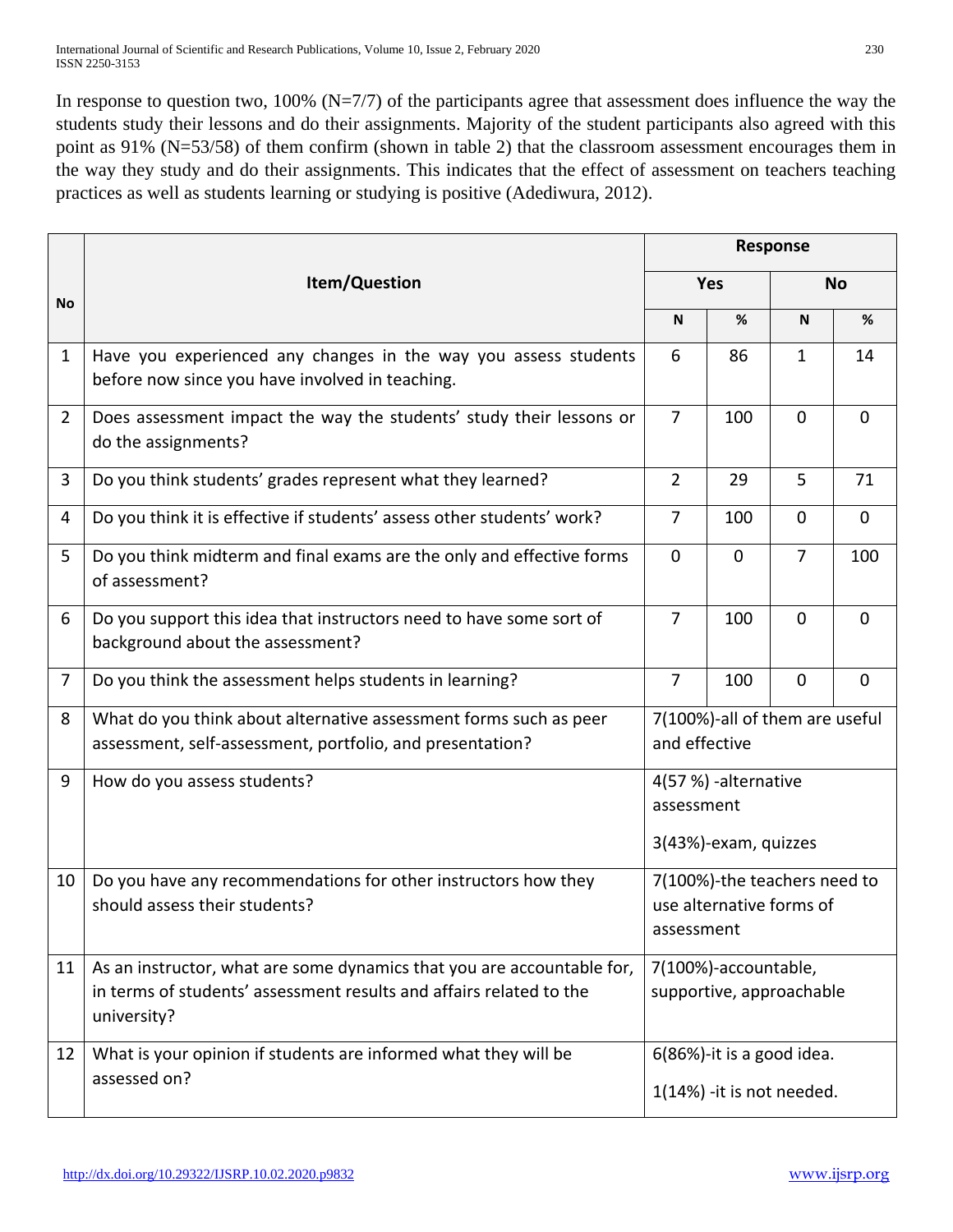### Table 1: Instructors' Perception and Practices (Task 1)

In response to question three,  $71\%$  (N=5/7) of the participants accept that students' grades sometimes may not represent what they learned, but  $29\%$  (N=2/7) of them accept that sometimes it can be the case. It is something that 43% (N=25/58) of the students' participants (as illustrated in table 2) acknowledge that the grades they obtain in exams do not represent what they learned. Therefore, teachers need to know what and how much students have learned in order to monitor the effectiveness of instruction, to plan ongoing instruction, and for accountability purposes (Jabbarifar, 2009).

In regards to self-assessment and peer assessment, 100 %  $(N=7/7)$  of the instructor participants agree that it is so useful if one student assesses the work of another student. This can be done in peer review or other similar activities inside or outside the classroom and by promoting students' skills in self/peer assessment; the students will develop their knowledge and skills (Adediwura, 2012). Similarly, 100% (N=7/7) of the subjects agree that exams or tests are not the only forms or types of the assessment which some of them thought so before. In response to question six, 100% (N=7/7) of the participants accept that instructors need to be aware of the value and role of assessment. The role of the assessment in language learning is a key point which is approved by the researchers or scholars. This point is also approved by 100% (N=7/7) of the instructor participants in response to question seven as illustrated in the table 1 above and by 100% (N=58/58) student participants as shown in table 2. This idea is supported by scholars such as Dodge (2009) who implies that one aim in the assessment is to help the students acquire learning of the contents or improve students' learning and grading.

Formative assessment in the forms of alternative assessment is considered more effective as it plays an important role in language learning. In this regard, 100 %  $(N=7/7)$  of the instructor participants assert that alternative forms of assessment are effective, a notion which is also acknowledged by 91% (N=53/58) of the student participants as shown in table 2. Jabbarifar (2009) in this regard writes if the alternative forms of a language assessment are to be useful for classroom-based evaluation, they should be relevant or linked to instructional objectives and activities; they should be designed to optimize students' performance, and should be appropriate, relevant and interesting to students and they should be accurate, fair and ongoing.

In regards to the use of formative assessment,  $57\%$  (N=4/7) of the subjects confirm that they use formative or alternative forms of the assessment whereas 43 % ( $N=3/7$ ) of them have indicated that they use exams and quizzes to assess the students though in response to question 10, all of them  $(N=7/7)$  recommend that teachers should use alternative forms of the assessment and in response to question 11, all (100 %) of them  $(N=7/7)$ agree that they feel accountable, supportive and approachable in the process of their teaching and assessment. This clearly indicates that what the instructors know or believe and what they practice is different. For instance, in response to question 5, all (100 %) of them  $(N=7/7)$  agree that only midterm and final exams are not the only effective forms of assessment, but in response to question 9, three of the participants assert that they use exams and quizzes to assess the students. In this case, it is so vital for the instructors to understand the value of classroom the assessments as they play an important role in confirming the achievement of lesson objectives (Hamzah & Wah, 2014). In this situation, according to these authors, the instructors will be able to track their students' progress and offer them either enrichment or remedial classes. This is useful because when instructors know how students are progressing and where they are having trouble, they can use this information to make necessary changes in their instructions such as re-teaching, trying alternative instructional approaches, or offering more opportunities for practice.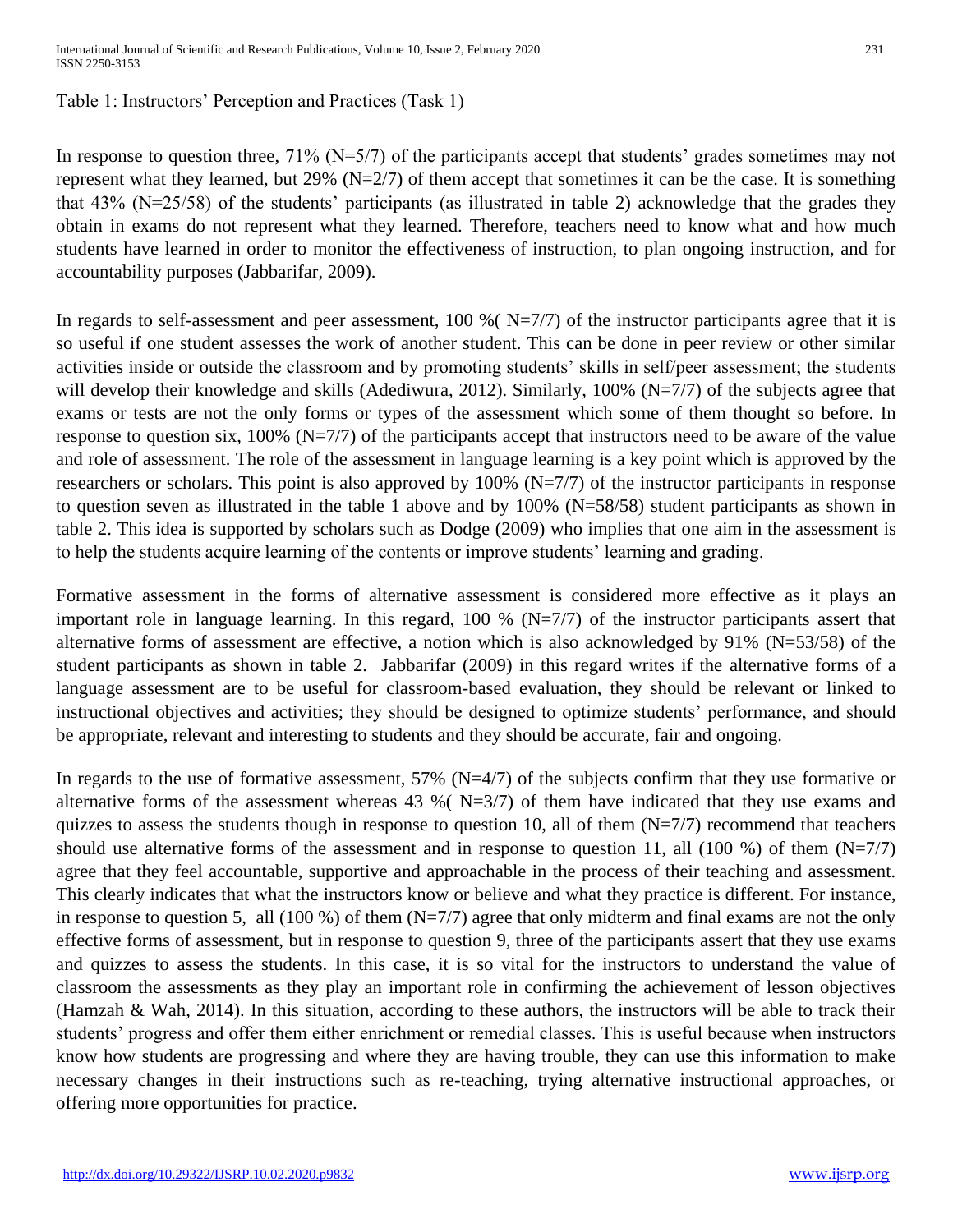Furthermore, Adediwura (2012) utters that the teachers' assessment is related to their professional development. That is, if they practice what they know or believe, their profession will be developed and their capacities will be built. The author in this regard reports findings of Hall et al.'s (1997) study which investigated the teacher assessment practices in the classroom. In this study, the teachers claimed that the need to assess the students made them "plan their teaching in greater depth for the short, medium and longer term" (p.100). Therefore, it is important for the instructors to put their knowledge into practice so that they can develop their profession and have them be aware of the importance of keeping a continual and close attention to students' work.

Whether or not it is important and effective the students be informed on what they will be assessed as asked in question number 12, 86 % (N=6/7) of the participants agree that it is a good idea and it is better the students be informed of what they are going to be assessed. Similarly, 100% (N=58/58) of the student participants (as shown in table 2) agree that when instructors inform them what they will be assessed on, they will do well and score higher. This finding is supported by O'malley and Valdez Pierce (1996) who assert that an assessment is successful when the students know what is expected of them.

Finally, it is to write that testing and assessment experience indicates that the teachers make decisions about assessment practices on a day-to-day basis and their decisions are influenced to a large extent by individual past testing and assessment experiences (O'malley and Valdez Pierce, 1996). For example, the research has demonstrated that learning from past experience has resulted in changes in individuals' brains; therefore, individuals can categorize what they have observed, make a decision, and carry out appropriate actions. Therefore, it is important for teachers to pause and reflect on their own past testing and assessment to guide their current and future assessment practices.

# **Students' Perception**

Result of this task indicates that most of the participants understand and approve the value and use of different types of assessment in the form of formative assessment. For instance, in response to question twelve (12), 100% (N=58/58) of the participants agree and support that better and different assessment practices can help learners in the learning. This is the point which is clearly proved in other similar studies mentioned before. Also, 91% (N=53/58) of the participants confirm that classroom assessment encourages them in their classwork and study. A similar insight was found out in another study conducted by Dodge (2009) who implies that one aim in assessment is to help the students acquire learning of the contents or improve students' learning and grading.

In response to question three, 86% (N=50/58) of the participants acknowledge that they do not want or like to be assessed only through exams (midterm and final) used in the form of summative assessment which is no longer deemed an effective way of assessing students' learning and progress. Similarly, in response to question four, 43% (N=25/58) of the subjects confirm that the grades they gain in exams containing objective items such as multiple choice, fill-in-the blanks, true -false, explanation and other types of questions do not represent what they learned because in the cases of objective items, the students may focus on memorization of the relevant materials or books rather than learning. Such situation was also observed in Mohammad Umar and Javid's (2014) research which shows that such objective items of summative assessment, in some cases, cannot represent students' knowledge, learning and achievements and the judgment and score interpretation the teachers make based on the achieved grades will not be factual and may not help learners find out what they need to improve or learn better.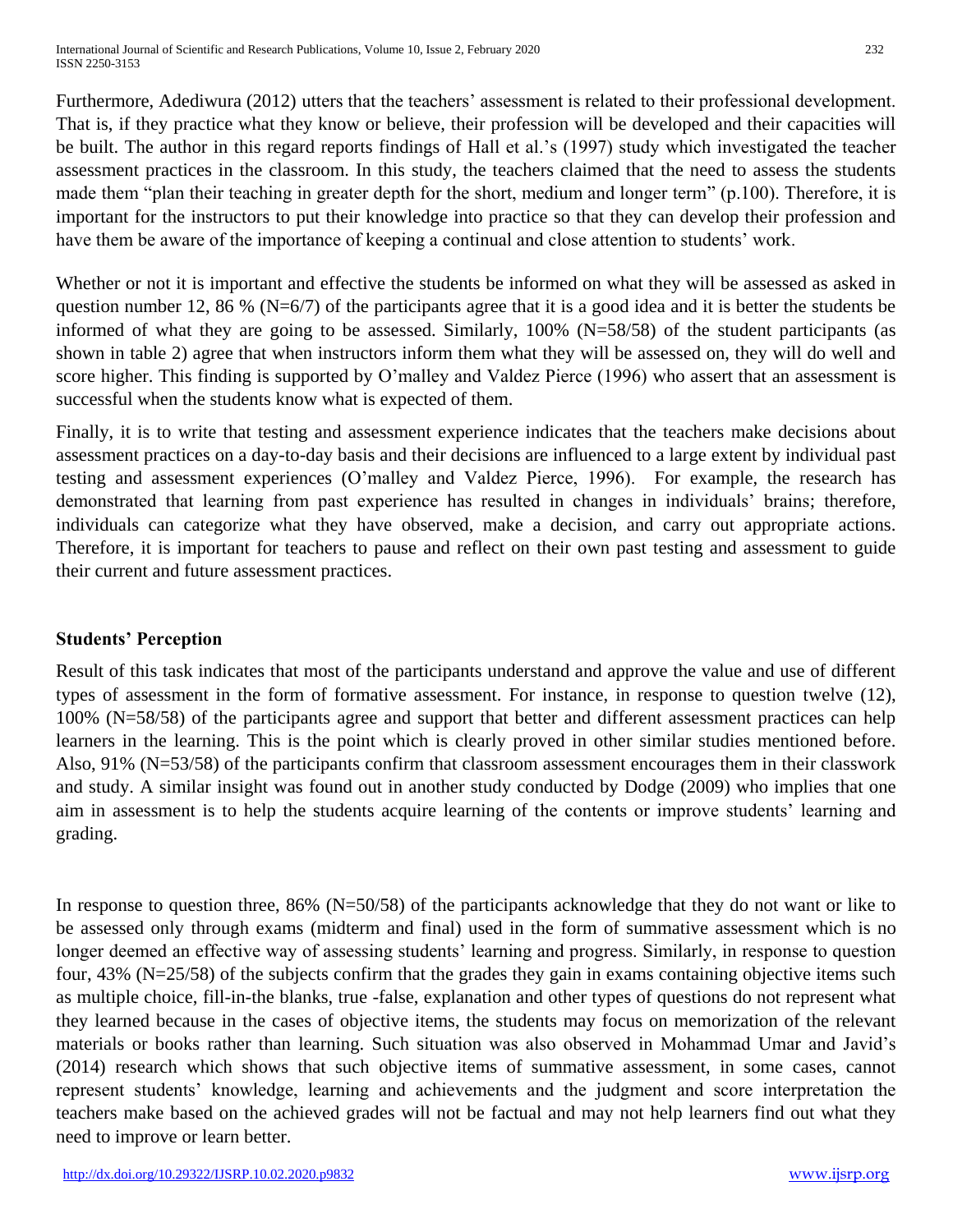This situation is also investigated in other researches showing that most learners do not want to take any exams and they overwhelmingly prefer ongoing assessment based on discussion and portfolio building supported by teachers' feedback and individual reflection (Dodge, 2009). It is also argued that "testing only motivates teachers and students to work towards performance goals rather than learning goals" (Adediwura, 2012, p.99).

| Question       |                                                                                                                                                                                                                           | <b>Response</b> |     |             |             |
|----------------|---------------------------------------------------------------------------------------------------------------------------------------------------------------------------------------------------------------------------|-----------------|-----|-------------|-------------|
|                |                                                                                                                                                                                                                           | <b>Yes</b>      |     | <b>No</b>   |             |
|                |                                                                                                                                                                                                                           | N               | %   | $\mathbf N$ | %           |
| $\mathbf{1}$   | Do you think that knowing about what you will be assessed on will help<br>you score higher?                                                                                                                               | 58              | 100 | $\mathbf 0$ | $\mathbf 0$ |
| $\overline{2}$ | Do your teachers consult the students about what you will be assessed<br>on, topics or books?                                                                                                                             | 35              | 60  | 23          | 40          |
| $\overline{3}$ | Do you like to be assessed only through midterm and final exams?                                                                                                                                                          | 8               | 14  | 50          | 86          |
| $\overline{4}$ | If you are assessed through midterm and final exams (consisting of<br>multiple choice, fill-in-the blanks, true/false, explanation and other types<br>of questions), do you think your grades represent what you learned? | 25              | 43  | 33          | 57          |
| 5              | Do you think multiple choices, yes/no, true/false, fill-in-the blanks and<br>matching questions are always effective forms of assessment?                                                                                 | 25              | 43  | 33          | 57          |
| 6              | Do you like to be assessed through the assessment types such as<br>projects, portfolios, journals, formal and informal questioning, etc.?                                                                                 | 53              | 91  | 5           | 9           |
| $\overline{7}$ | If you are assessed based on some of the assessment types mentioned in<br>6 above, do you think your grades represent what you learned and<br>produced?                                                                   | 49              | 84  | 9           | 16          |
| 8              | Do the teachers give you clear written or oral feedback?                                                                                                                                                                  | 36              | 62  | 22          | 38          |
| 9              | Do their feedbacks help you perform better in your future work?                                                                                                                                                           | 46              | 79  | 12          | 21          |
| 10             | Does classroom assessment encourage the way you are doing your<br>classwork or the way you study?                                                                                                                         | 53              | 91  | 5           | 9           |
| 11             | Do you like peer assessment and self-assessment?                                                                                                                                                                          | 50              | 86  | 8           | 14          |
| 12             | Do you think the use of good assessment helps students in learning?                                                                                                                                                       | 58              | 100 | $\mathbf 0$ | $\mathbf 0$ |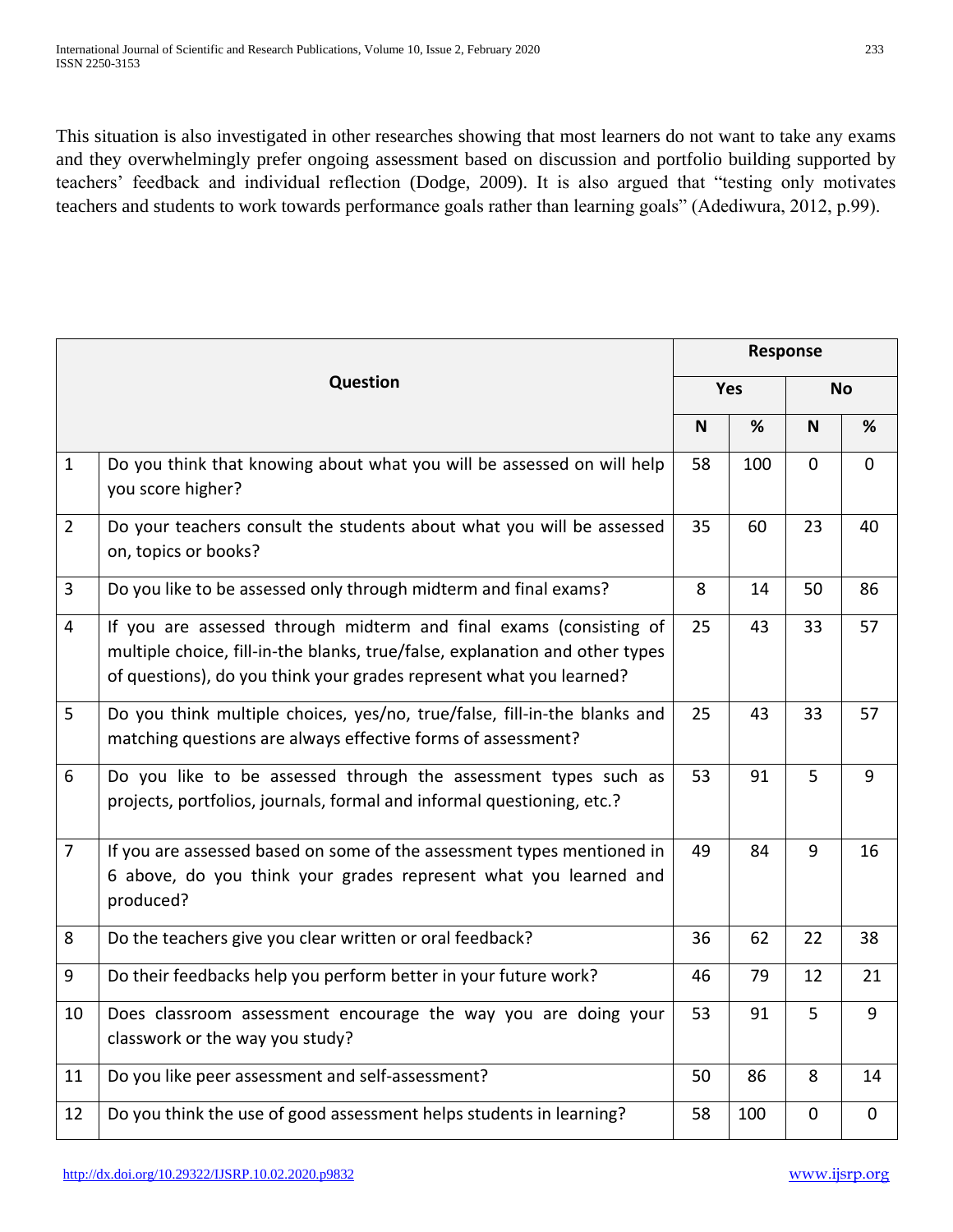| 13 | Which assessment type (s) from the following do you want your teacher                                                                                                            | 40(69%): projects,                                                           |
|----|----------------------------------------------------------------------------------------------------------------------------------------------------------------------------------|------------------------------------------------------------------------------|
|    | to plan and use throughout the semester? Write down it/them.                                                                                                                     | self/peer assessment,,                                                       |
|    | Projects, self/peer assessment, journal, formal & informal observations,<br>teacher-student conferences, midterm and final exams, role play,<br>portfolios, informed questioning | journals, formal & informal<br>observations, teacher-<br>student conferences |

Table 2: Students' Perception (Task 2)

In response to question one, 100% (N=58/58) of the participants agree that learners' knowing about what they are going to be assessed about can help them score higher or do well in any type of assessment. This result can be supported by O'malley and Valdez Pierce's (1996) ideas who, based on the findings of many educators, write that mostly authentic assessment is successful when the students know what is expected of them, and for this reason the teachers should clearly set standards and expectations for the assessment. Therefore, this study's participants' understanding in this regard proves that teachers need to inform the students on how they (students) are assessed in the relevant course. The teachers can do this through instructional plans which specify what should be taught, and when and how it should be taught. Effective teaching requires detailed plans for an entire course, including plans for separate units and even individual lessons that comprise the course. Such plans are often referred to as the syllabus (Jabbarifar, 2009). Therefore, a well-designed syllabus provides a great deal of specific information about all aspects of instruction and it allows teachers to implement equal course appropriately and effectively and to assess it thoroughly.

Similarly, result of this study shows that students realize the value of their being informed prior to what they are assessed about and how they are assessed. The result too shows that instructors in the English Department at Kabul University do inform the students know how and on what they are assessed. As observed, this is done through providing the course syllabus containing grading scale. Sixty (60%) (N=35/58) of the subjects in response to question number two confirm that their instructors inform them on topics or issues they are assessed in the relevant course. This situation, for sure, will not cause anxiety and stress for the students and instead will help them learn well whereas not informing the students on what and how they are assessed and how they are graded will cause anxiety and stress and other negative feelings for the students.

In response to question eight, 62% (N=36/58) of the subjects acknowledge that their teachers provide feedback and in response to question nine, 79% (N=46/58) of them accept that their teachers' feedback has been effective and has helped them do better in their next works or assignments. This clearly indicates and proves that feedback does have a positive and effective role in a language learning, especially in the correction of errors and mistakes when occur in the production of a language. Therefore, according to Hillier (2002) (as cited in Derrick and Ecclestone, 2006), the feedback given for the correction of errors and mistakes is valuable and it obviously helps in learning. The result also indicates that the quantity of feedback given by the instructors in the classroom needs to be increased and it should be given continuously for the purpose of supporting students' learning.

Rogers (as cited in Derrick and Ecclestone, 2006) asserts that without feedback, learners cannot learn and it is like a teacher is not teaching. Feedback is not always or only given by the instructors, but it can be given by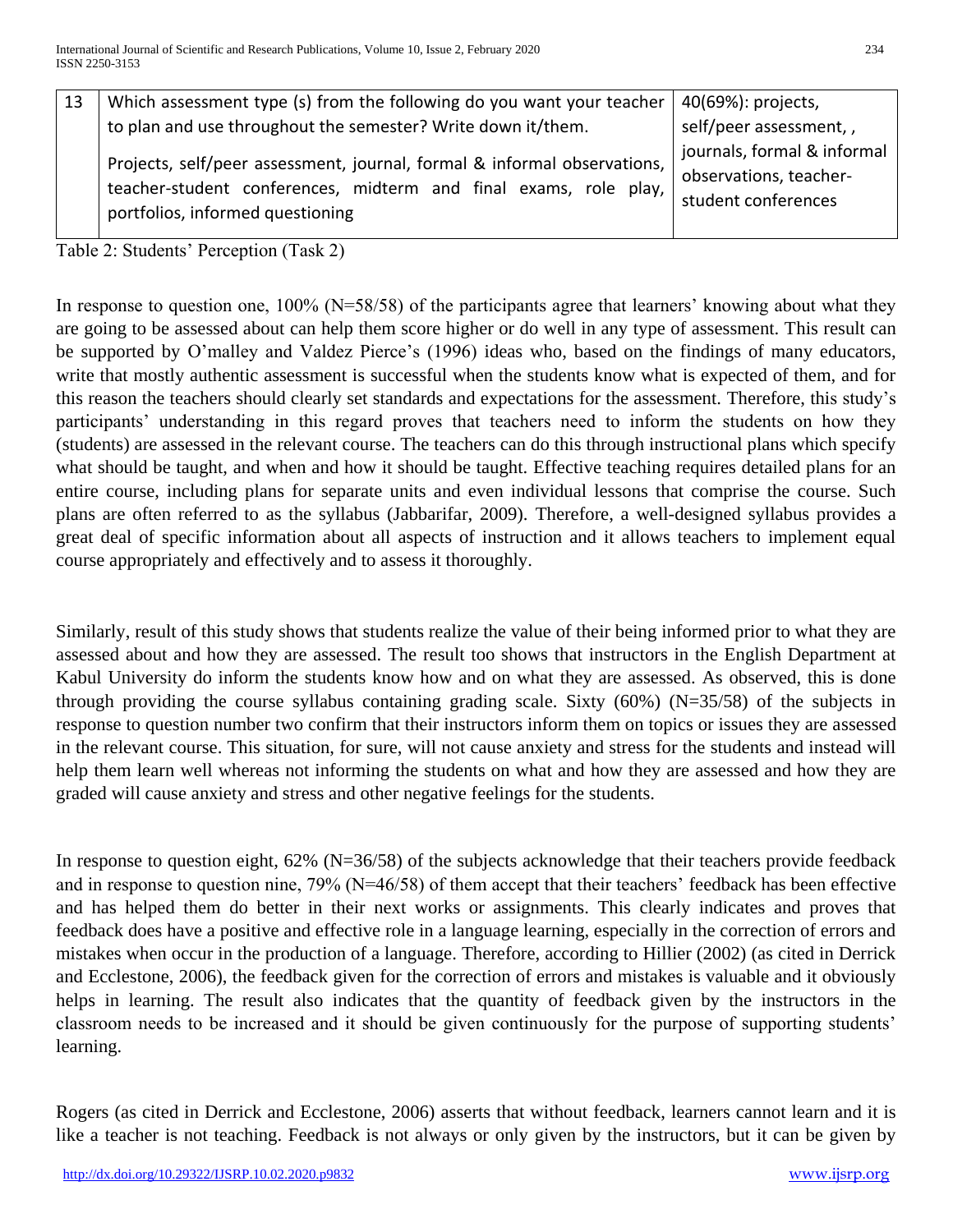other people involved in the teaching and learning including the students. For instance, in response to question eleven, 86 % (N=50/58) of the participants are in favor of self-assessment and peer assessment, a notion supported by Derrick and Ecclestone (2006) (citing Hostler, 1986) who insist on the involvement of students in peer feedback because it, according to them, helps in the development of learners' autonomy.

Moreover, in response to question six, 91% (N=53/58) of the participants and in response to question thirteen, 69% (N=40/58) of the participants acknowledge that they want to be assessed through different types of assessment such as projects, products, portfolios, self/peer assessment, formal and informal observations and teacher-student conferences and the others mentioned in items 5-21 in questionnaire one. Similarly, in response to question seven, 84% (N=49/58) of the participants appreciate and prefer to be assessed through projects, portfolios, self/ peer assessments and other types of assessment included in 5-21 of questionnaire/task one. In this case, the participants accept that their grades or scores will represent what they learned and produced.

This indicates that participants of this study realize and acknowledge the value and importance of formative assessment which is a purposeful collection of work showing the achievement or growth of a student. In this regard, Adediwura reports findings of Iredale's (1990) study in which it was found out that in the comparison of summative assessment and formative assessment, a large majority of the students welcomed or preferred formative assessment as they believed that their actual ability may not be well reflected in a single exam, and that formative assessment practice was fairer, especially to students with test anxiety (p.102). In addition, this result is also supported by Adediwura (2012) who writes, "Researchers noted in their study that the formative assessment process encouraged students to think more, to develop skills in assessing themselves or their peers, and to learn to be collaborative learners" (p.101).

# 5. CONCLUSION

The overall findings of the study indicate that respondents (both students and instructors) support the use of the formative/authentic assessment in different forms such as portfolio, projects, self-assessment, peer assessment, oral presentation and others, and the students do not like to be assessed objectively only through exams or tests at the end of a course. It also shows that the dominant form of assessment practiced in the English Department is formative in most courses, but the use of summative assessment in the form of both objective and subjective items is also acknowledged.

The findings also indicate student respondents' preferences and perceptions of the formative assessment forms have a significant effect on their learning. In addition, the study shows that instructors in the English Department at Kabul University are aware of and use different forms of assessment (formative and summative). The findings also imply that only improved formative assessment can raise the standard of students' learning and formative assessment tools and resources deserve a serious attention of teachers and school administrators because students are one of the most important stakeholders of a "testing community" and their perceptions cannot be undervalued (Mohammad Umar & Javid, 2014). They further write that relationship between learners' perceptions of formative assessment tasks and their learning strategies influence their learning strategies. Therefore, the instructors and the department should put more emphasis on formative assessment which should be used and treated as a teaching-learning process by all instructors.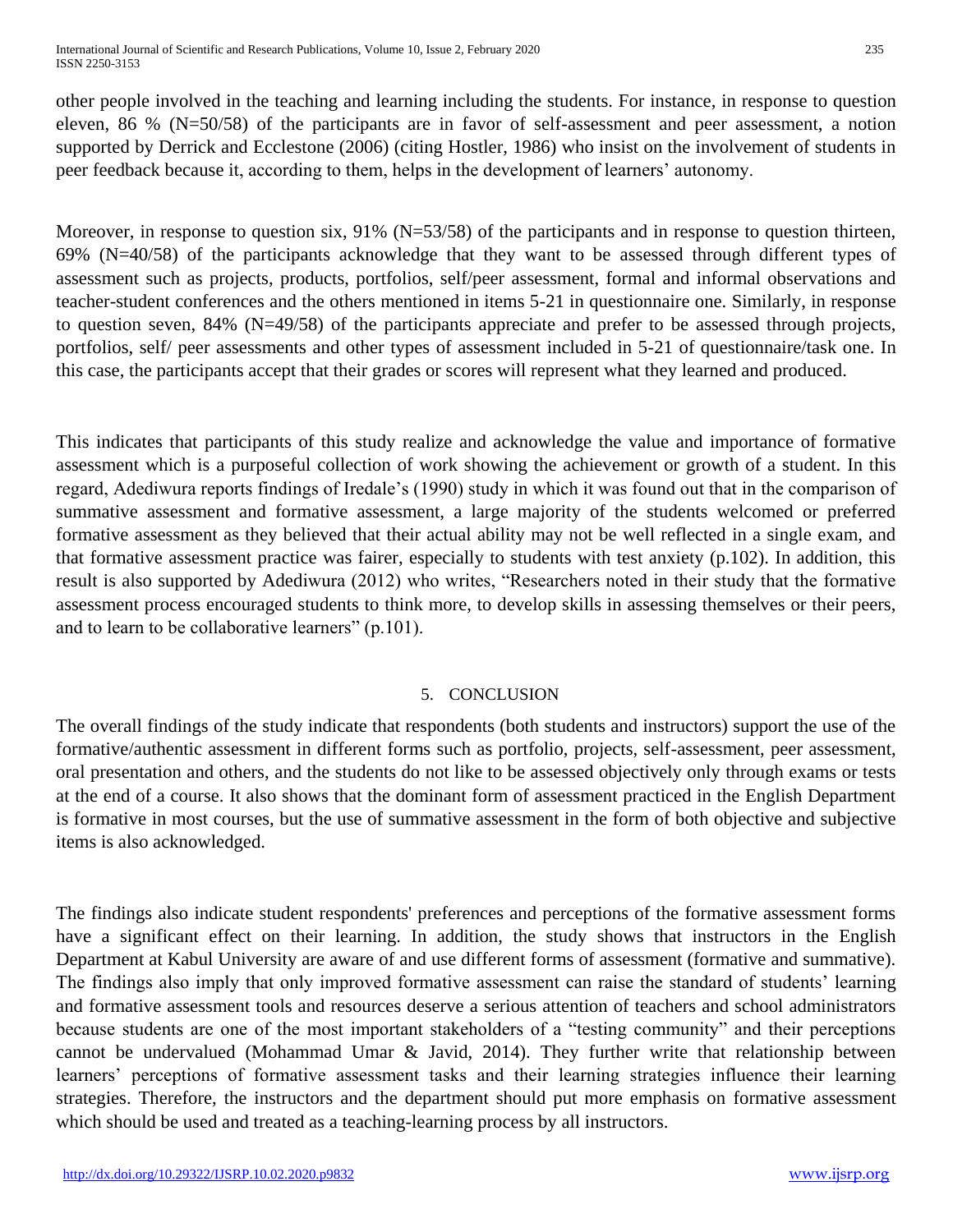In conclusion, when planning assessment for the second or foreign language learning, it is important to consider the following points:

- 1. The teacher should use a variety of assessment techniques that clearly reflect students' progress and achievements.
- 2. Tests or exams should measure what they are intended to measure or what it is intended to measure (Clay and Root, 2011).
- 3. Different kinds of learning outcomes should be assessed in different ways. For example, knowledgerelated learning outcomes can be assessed by objective tests; attitudes are better assessed by observation.
- 4. Students should be involved in determining the criteria that will be used for evaluating their work. This can be part of the planning process in the beginning the course and students should know the types of assessment procedures that will be used in the course.

#### **REFERENCES**

- [1] Adediwura, A. A. (2012). Teachers' Perception of School-Based Assessment in Nigerian Secondary Schools. *Mediterranean Journal of Social Sciences, 3 (1).*
- [2] Assessment Reform Group. (1999). The Role of Teachers in the Assessment of Learning. Nuffield Foundation.
- [3] Brown, H. D. (2004). *Language Assessment: Principles and Classroom Practices.* New York: Pearson Education, Inc.
- [4] Clay, B., Root, E. (2011). Is This a Trick Question?: A Short Guide to Writing Effective Test *Questions*. Kansas: Kansas Curriculum Center.
- [5] Cohen, A. D. (2001). Second Language Assessment. In Celce-Murcia, M. (Ed.), *Teaching English as a Second or Foreign Language (3rd ed.)* (pp. 515-534). USA: Heinle & Heinle.
- [6] Chen, Q. (2001). Assessment Policy Change in Relation to English Language Teaching and Learning in China: A Study of Perspectives from Two Universities. Doctoral Dissertation, Queensland University of Technology.
- [7] Derrick, J., Ecclestone, K. (2006). *Formative Assessment in Adult Literacy, Language and Numeracy Programmes: A Literature Review for the OECD.* Centre for Learning, Teaching and Assessment Through the Lifecourse, University of Nottingham.
- [8] Dodge, J. (2009). 25 Different Formative Assessments for a Differentiated Classroom. New York, USA: Scholastic Inc.
- [9] Fink, L. D. (2003). A Self-Directed Guide to Designing Courses for Significant Learning. San Francisco, USA: University of Oklahoma
- [10] Earl, L. (2003). Assessment as Learning: *Using Classroom Assessment to Maximize Student Learning.* Thousand Oaks, CA, Corwin Press.
- [11] Fazlur Rahman, Rasel Babu Ashrafuzzaman. (2011). Assessment and Feedback Practices in the English Language Classroom. *Journal of NELTA*, 16, (1-2), 97-106.
- [12] Hamzah, M.O., Wah, L.K. (2014). English for Young Learners (FLY) Teachers' Beliefs and Intended Classroom Practices with Regard to Additional Time Allocation Given to Teaching English: A Case Study. Malaysia: School of Education and Social Development, University of Malaysia Sabah.
- [13] Jabbarifar, T. (2009). The Importance of Classroom Assessment and Evaluation in Educational System. *Proceedings of the 2nd International Conference of Teaching and Learning.*
- [14] Johnston, Bill. (2003). The Morality of Testing and Assessment. In *Values in English Language Teaching (*pp. 61 -78). New Jersey: Lawrence Erlbaum Associates Publishers.
- [15] Kral, T. (Ed.) (2004). *Teacher Development: Making the Right Moves.* Washington, DC: United States Department of State, Office of English Language Programs
- [16] Leung, C., Lewkowicz, J. (2006). Expanding Horizons and Unresolved Conundrums: Language Testing and Assessment. *TESOL Quarterly, 40(1), 211-234.*
- [17] Looney, J. W. (2011). "Integrating Formative and Summative Assessment: Progress Toward a Seamless System?", *OECD Education Working Papers*, No. 58, OECD Publishing.
- [18] Mohammad Umar, Javid, C. Z. (2014). The Association between Learners' Perception of Formative Assessment Tasks and Their Reading. *Proceeding of the Global Summit on Education, 155-163.*
- [19] O'Connell, B. (2010). Enhancing Assessment Feedback Practices in Accounting Education: Issues, Obstacles, and Reforms. Australia: Australian Learning and Teaching Council.
- [20] O'malley, J. M., Valdez Pierce, L. (1996). Authentic Assessment for English Language Learners: Practical Approaches for Teachers. USA: Longman.